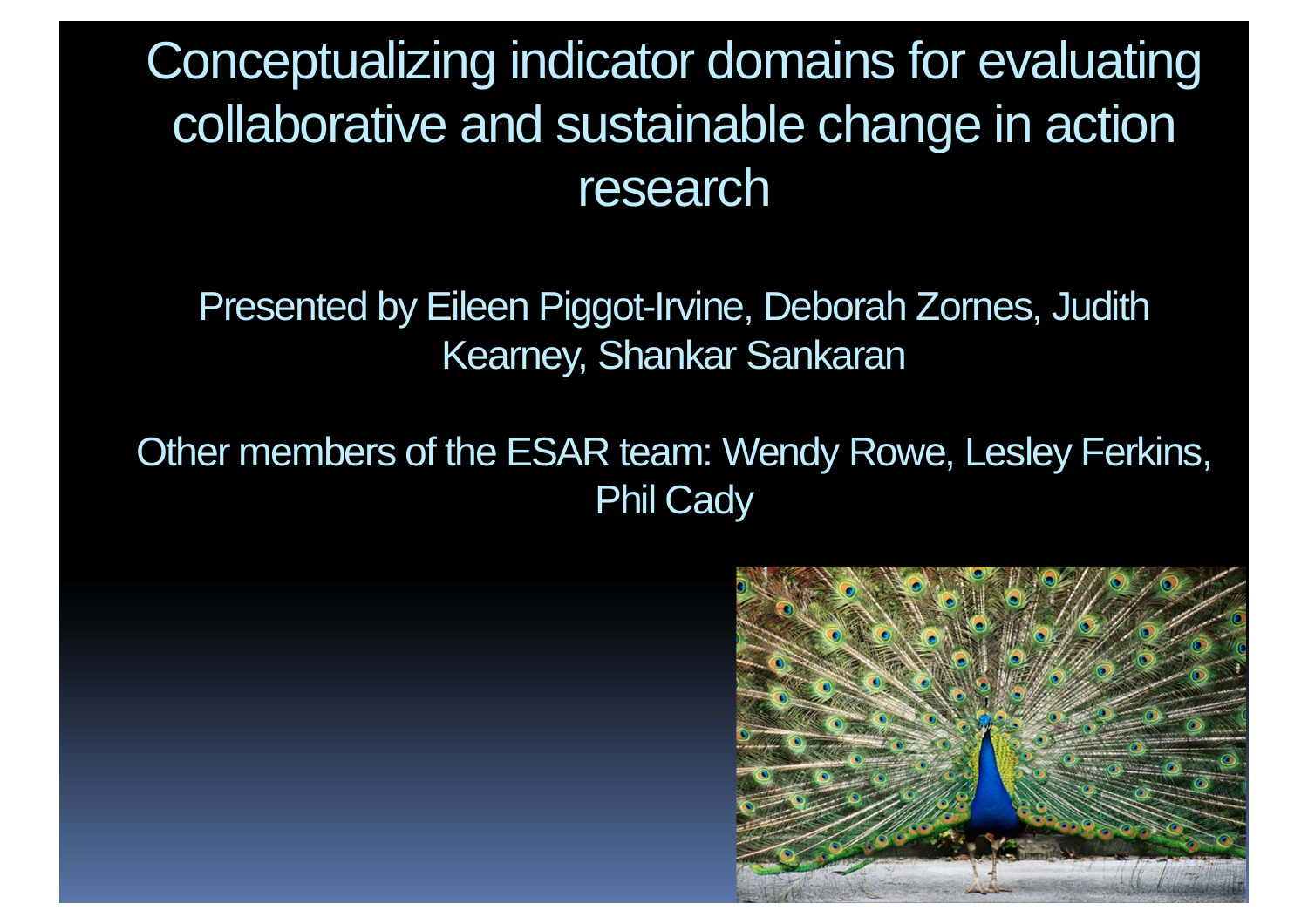## **Focus**

- To show the rationale for evaluating AR
- To report on development of indicator domains for evaluating over 170 global AR projects in the Evaluative Study of Action Research (ESAR)
- To offer an experiential approach to exploring, dialoguing and providing feedback/critique on, the indicators

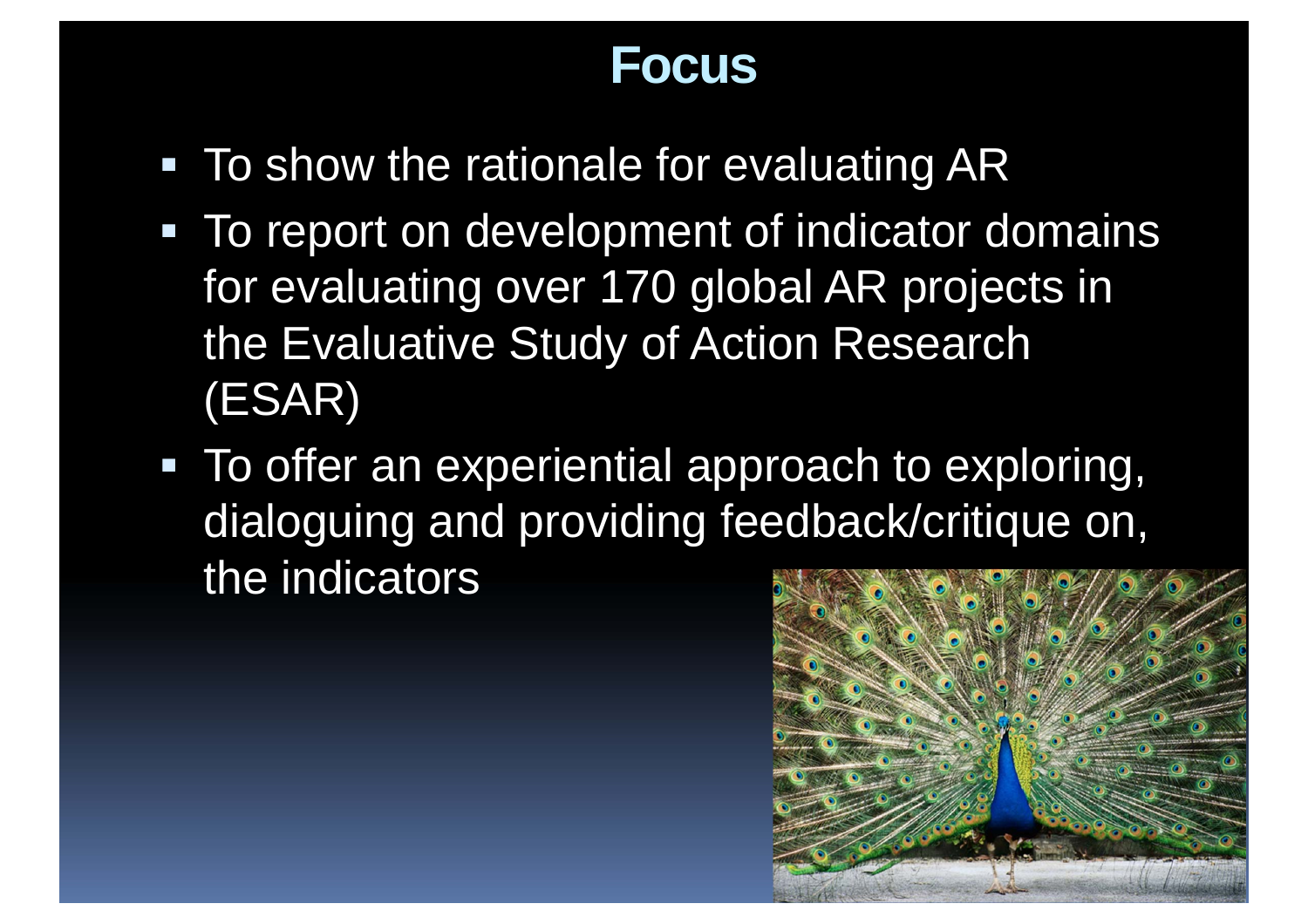## **Rationale for evaluating AR**

Meta-level evaluation has been rare in AR beyond project implementation and participant satisfaction (see detailed support for this statement in Piggot-Irvine, Rowe & Ferkins, 2015).

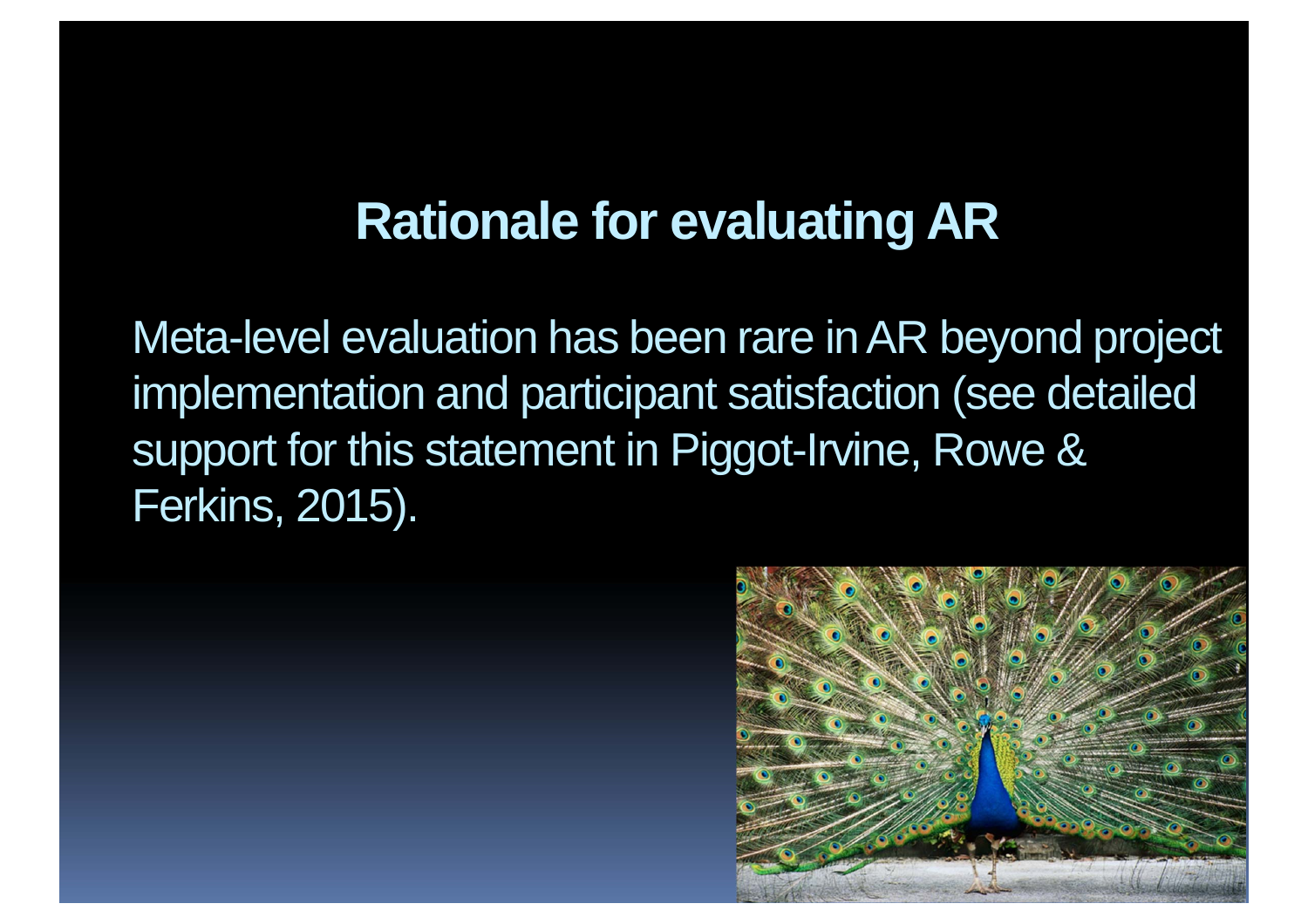The ESAR has two overall objectives:

\* to explore process and outcomes of multiple projects to determine if often touted espousals of individual, community, organizational, and/or societal impact of AR are actually realized; \* to advance knowledge and understanding of elements enhancing outcomes and impact of AR, including why or why not these collaborative projects have been effective in sustaining change.

The overall objectives closely link to the questions underpinning this conference.

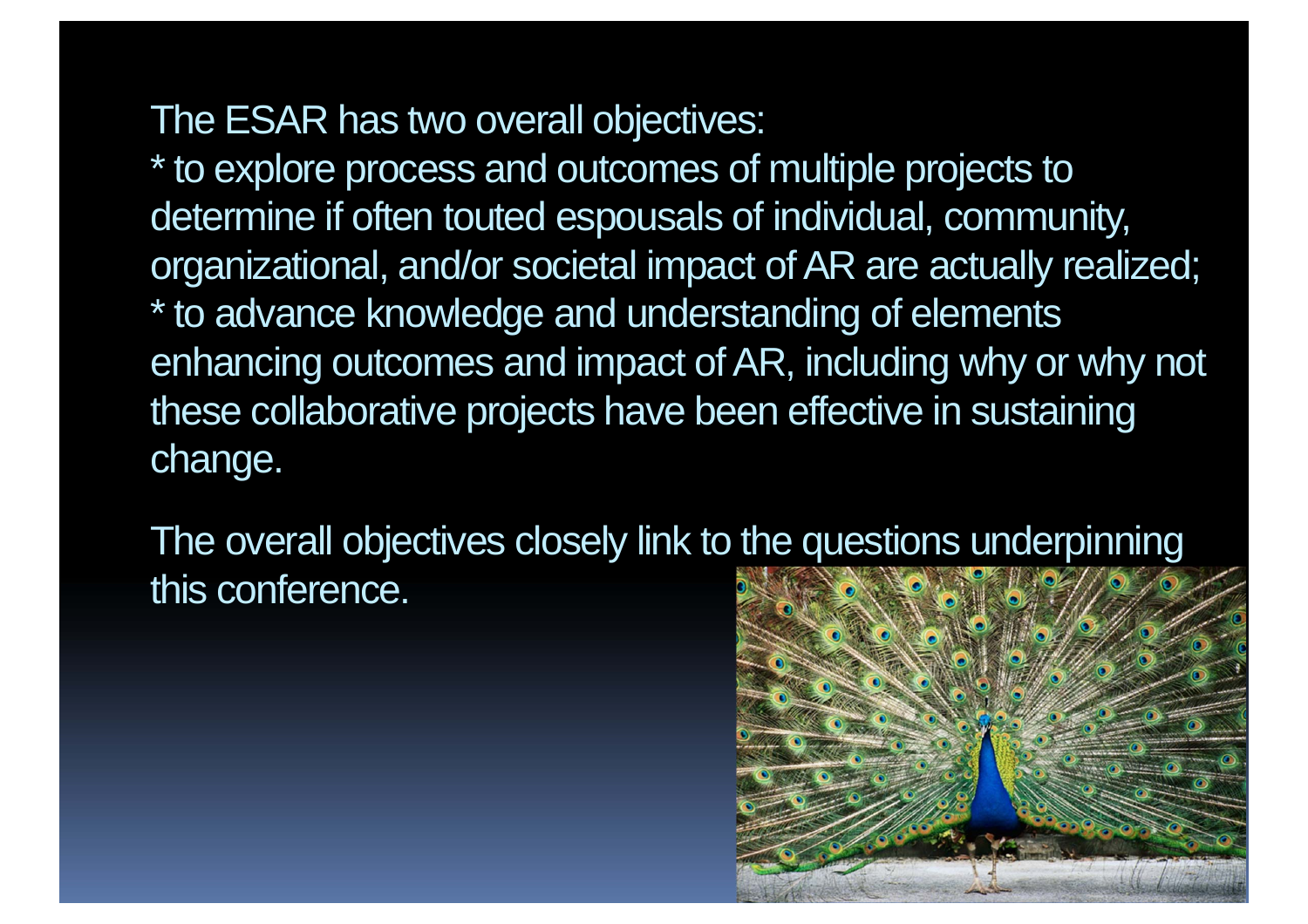Indicators were important for the mixed method (Qn and Ql) tool development of a broad scale survey (to be employed with all 170 project participants) and 14 in-depth case study projects using documentary analysis, focus groups, semi-structured interviews and goal attainment scaling (GAS).

Creating indicators is a critical initial step in any evaluative study.

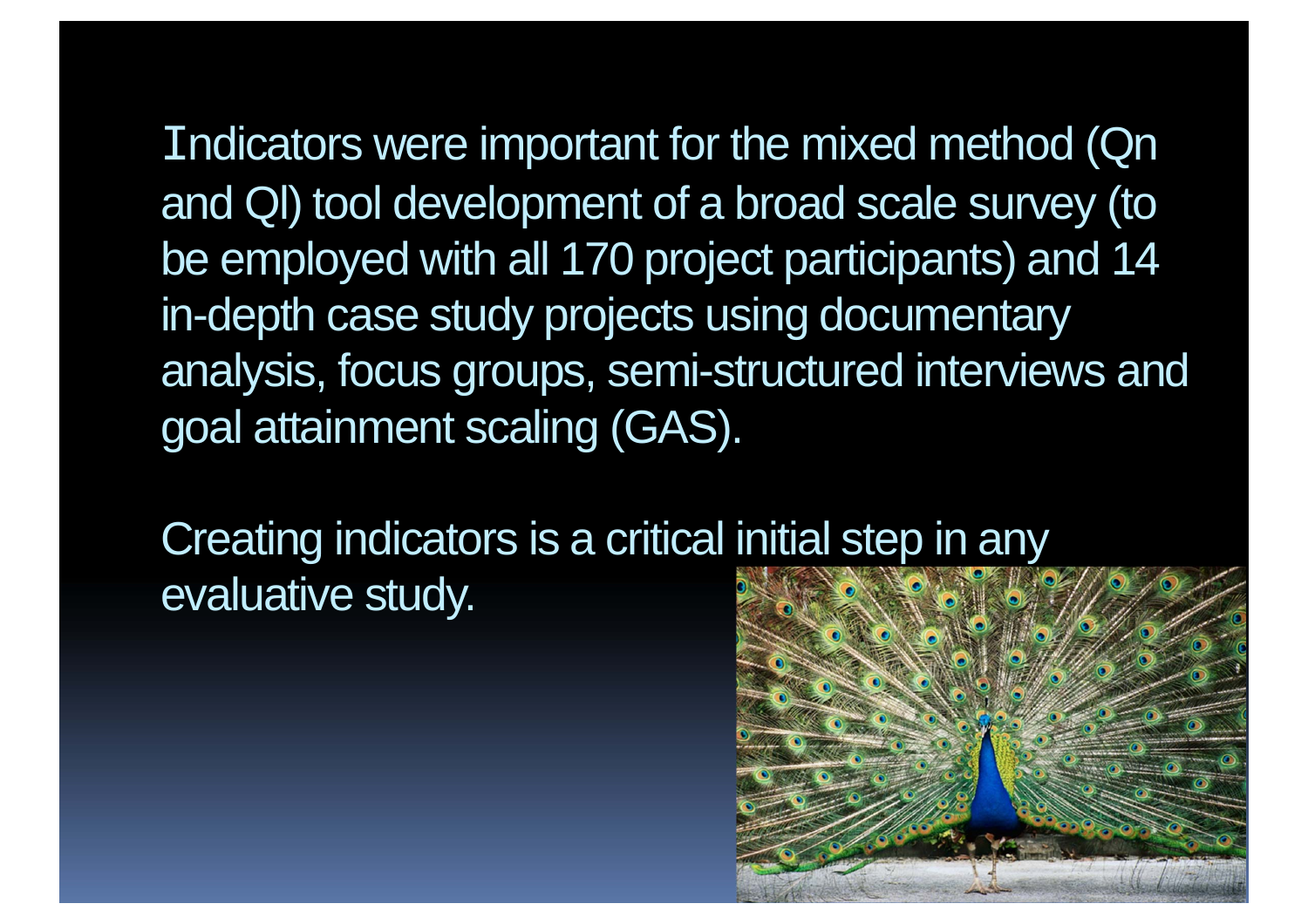Our values emphasized for indicator development and the overall evaluation methodology mirrored the collaborative, flexible, responsive, transformative ideals of AR itself.

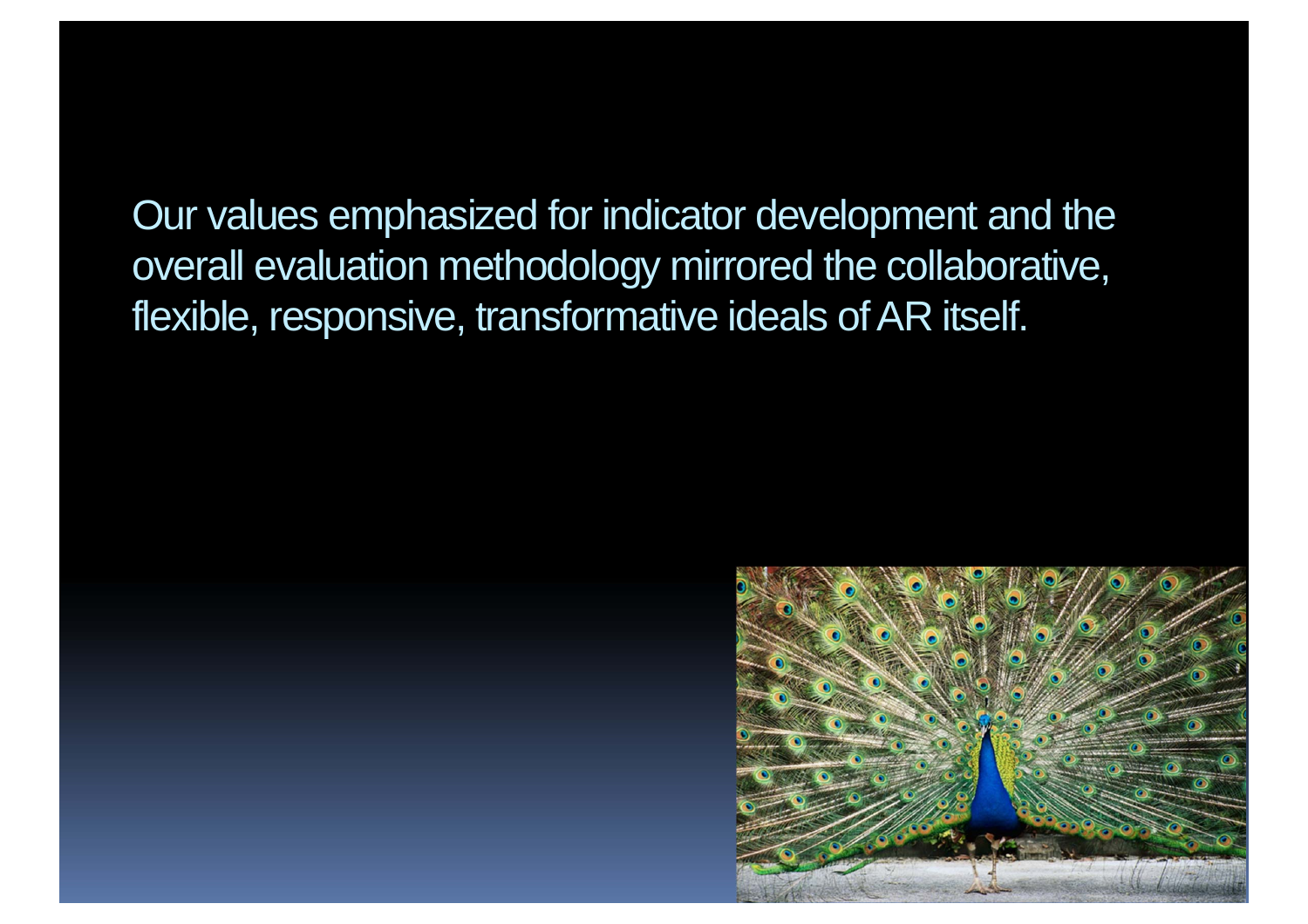Indicator domains were scrupulously derived from multiple sources of literature associated with elements of effectiveness of AR and other aligned action oriented research methodologies (see Piggot-Irvine et al., 2015).

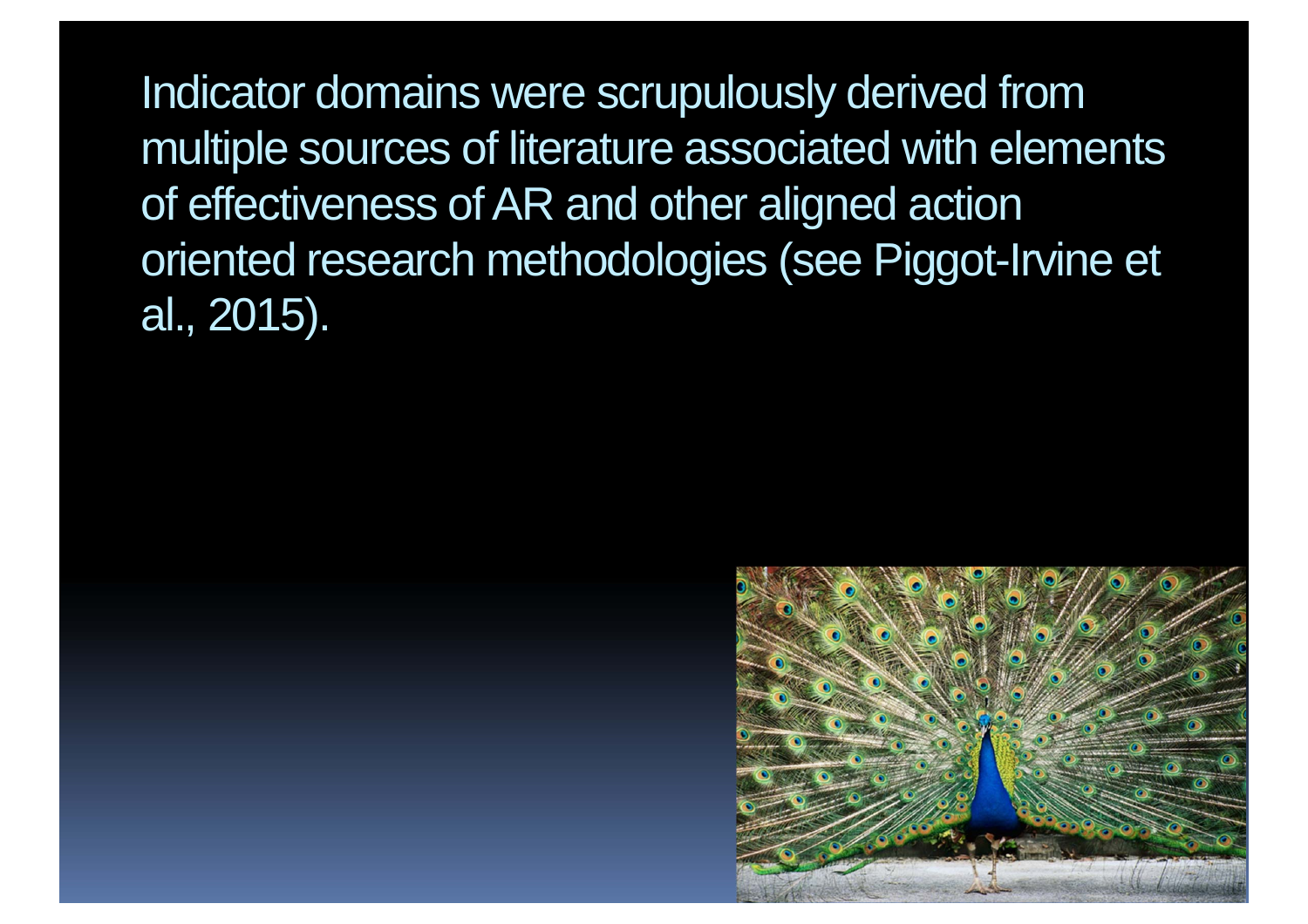Indicator domains included:

- Precursors and Preconditions
- AR Processes and Activities
- $\mathcal{L}_{\mathcal{A}}$ AR Outcomes and Impacts

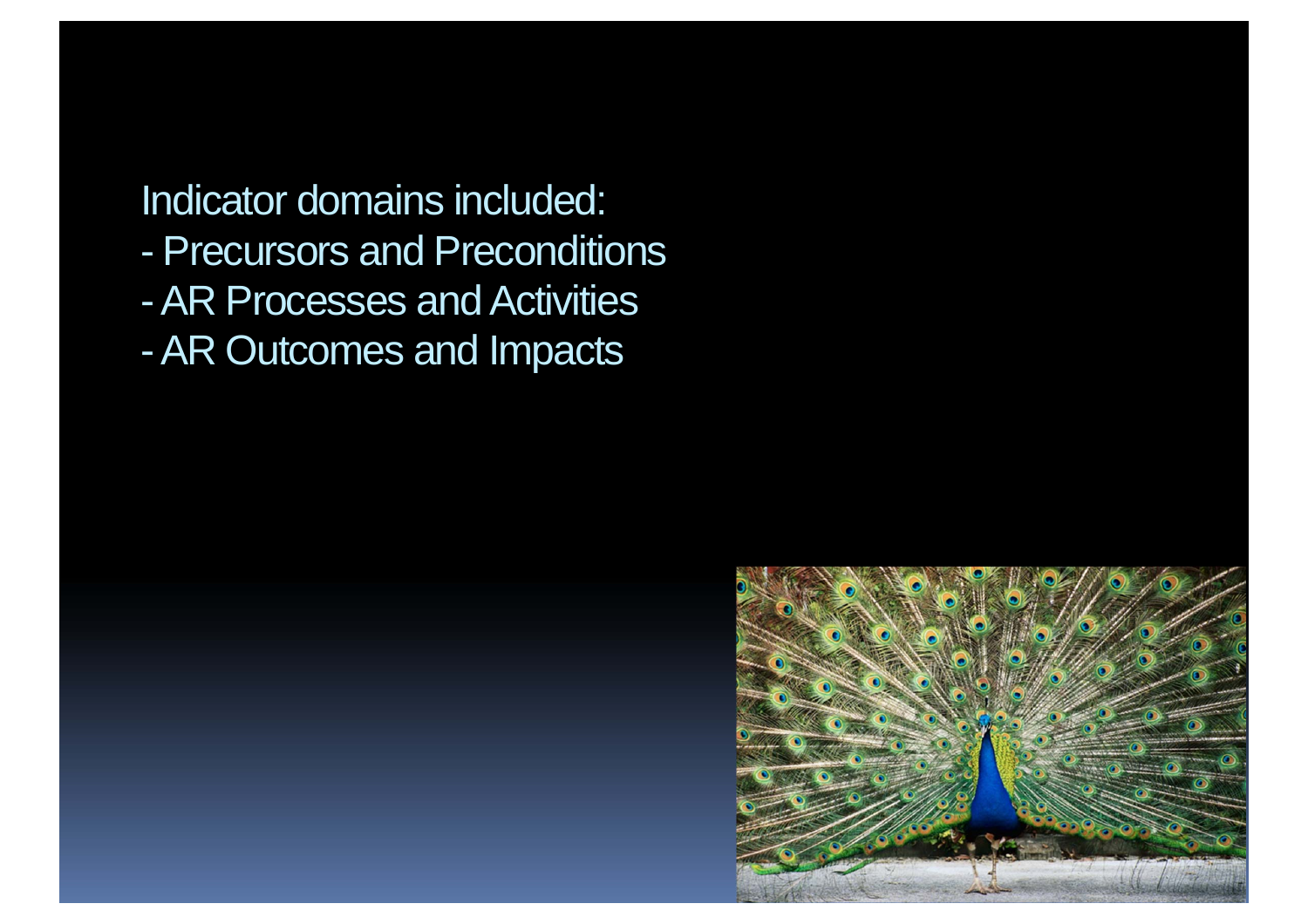## **Reviewing, dialoguing, critiquing, indicators!**

Please work in groups of four to review the Figure 1 indicators from Piggot-Irvine et al. (2015)

.Use 'post-its' to record suggestions, rewordings, additions etc (one point per post-it) for each individual indicator.

We welcome your input!